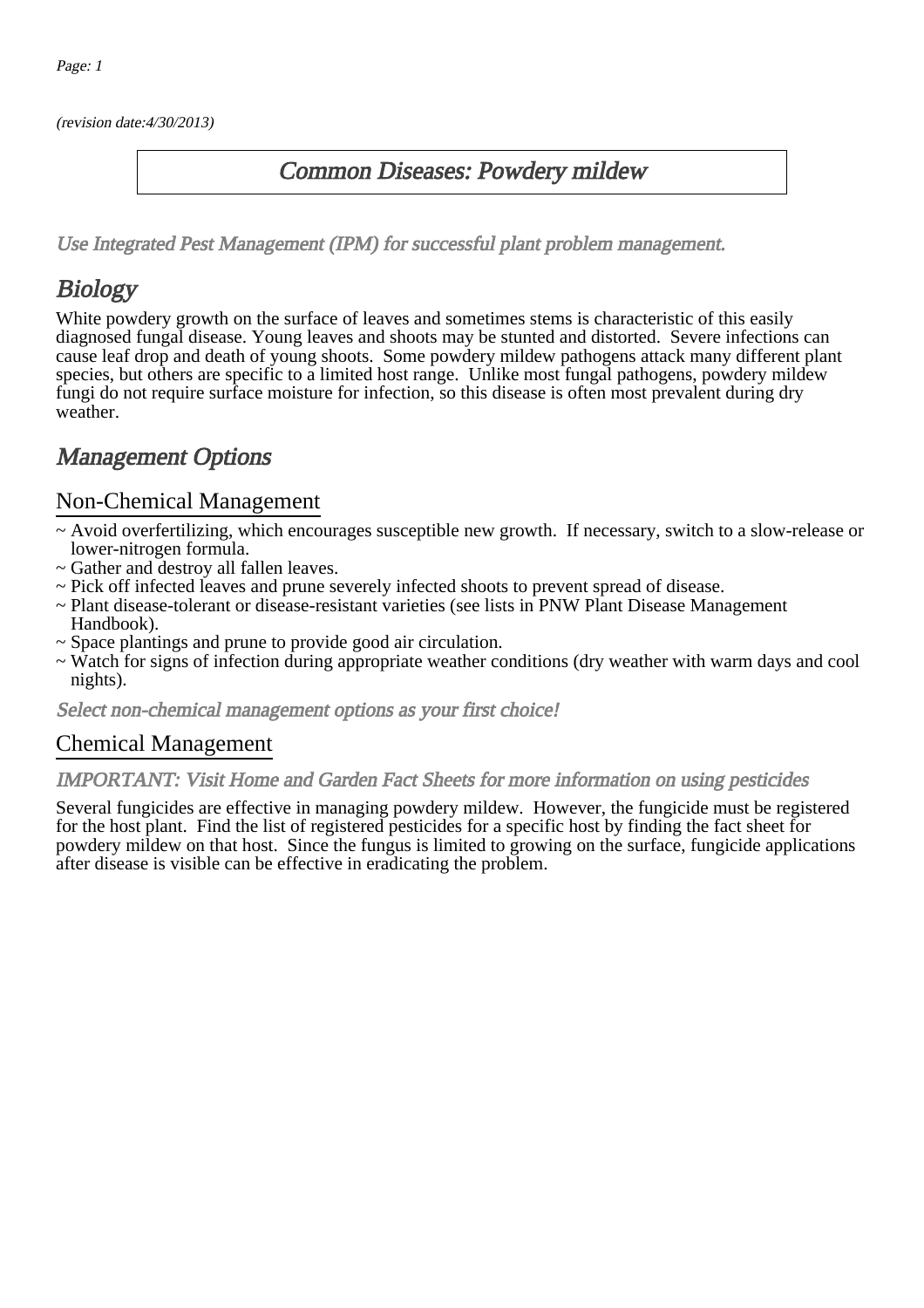# Common Diseases: Powdery mildew

## Images



~ Caption: Begonia powdery mildew ~ Photo by: R.S. Byther

~ Caption: Powdery mildew on leucothoe ~ Photo by: C.R. Foss

~ Caption: Powdery mildew on photinia ~ Photo by: R.S. Byther

~ Caption: Powdery mildew on leaves ~ Photo by: R.S. Byther